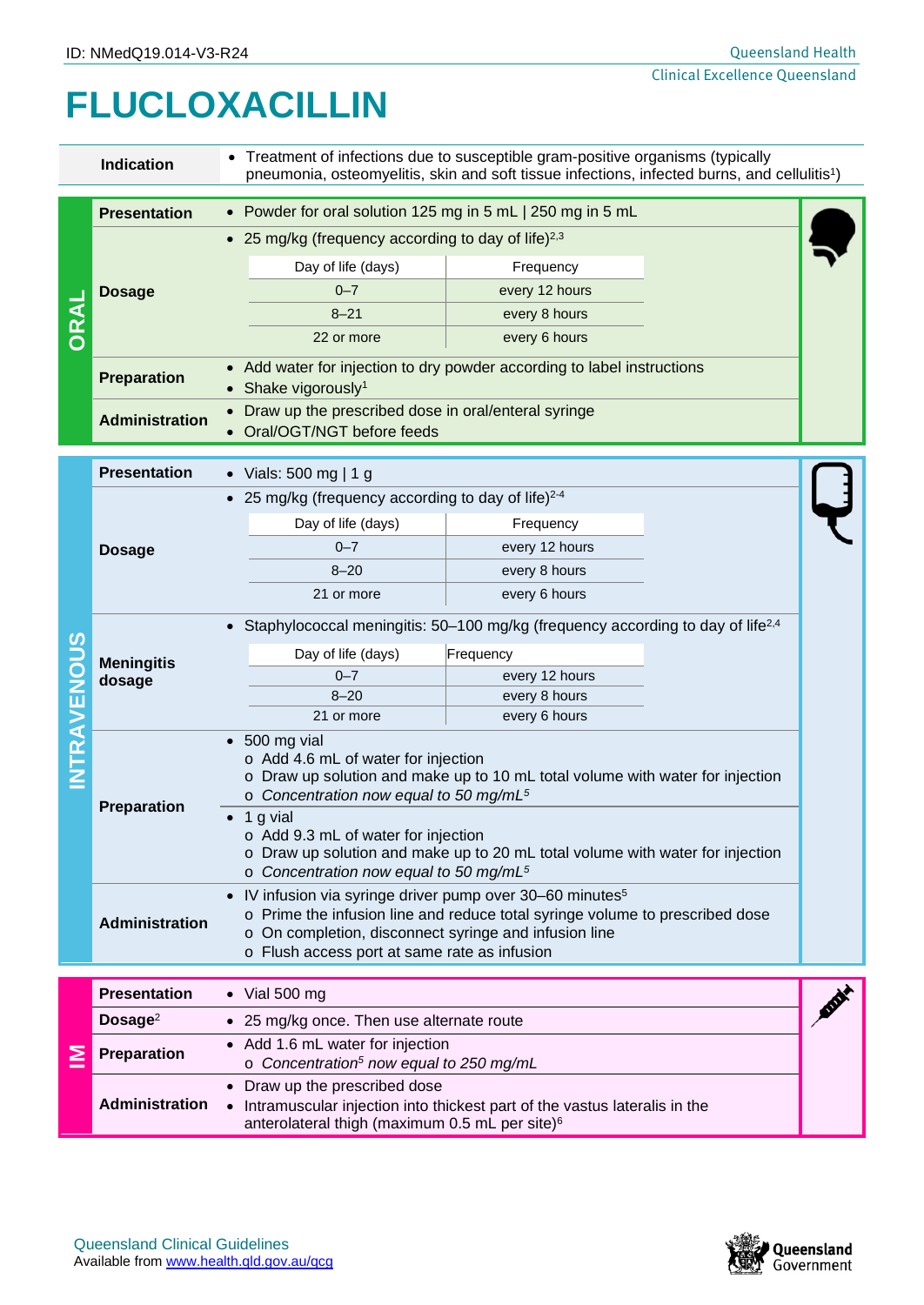| <b>Special</b><br>considerations | Caution<br>$\bullet$<br>$\circ$ Jaundiced neonates <sup>1</sup><br>IM route only if IV not possible (IM painful)<br>$\bullet$<br>UAC route: consult with neonatologist/paediatrician prior to use and refer to Queensland<br>Clinical Guideline: Neonatal medicines <sup>7</sup><br>• If co-prescribed with aminoglycoside, give the antibiotic with shortest duration of<br>administration first (so antibiotic cover commences asap)<br>o Do not mix in the same injection or infusion solution; flush before and after |  |  |  |
|----------------------------------|---------------------------------------------------------------------------------------------------------------------------------------------------------------------------------------------------------------------------------------------------------------------------------------------------------------------------------------------------------------------------------------------------------------------------------------------------------------------------------------------------------------------------|--|--|--|
| <b>Monitoring</b>                | Liver function if using high dose/long course<br>$\bullet$                                                                                                                                                                                                                                                                                                                                                                                                                                                                |  |  |  |
| <b>Compatibility</b>             | $\bullet$ Fluids <sup>5</sup><br>o 5% glucose, 0.9% sodium chloride<br>$\bullet$ Y-site <sup>5</sup><br>$\circ$ No information                                                                                                                                                                                                                                                                                                                                                                                            |  |  |  |
| Incompatibility                  | $\bullet$ Fluids <sup>5</sup><br>o Blood products or other proteinaceous fluids<br>• Drugs<br>$\circ$ Aminoglycosides <sup>5</sup> , amiodarone <sup>5</sup> , calcium gluconate <sup>5</sup> , ciprofloxacin <sup>5</sup> , dobutamine <sup>5</sup> ,<br>erythromycin <sup>5</sup> , midazolam <sup>5</sup> , morphine <sup>5</sup> , verapamil <sup>5</sup> , vancomycin <sup>8</sup>                                                                                                                                   |  |  |  |
| <b>Interactions</b>              | • IV aminoglycosides are inactivated by IV cephalosporins, penicillins and teicoplanin <sup>9</sup>                                                                                                                                                                                                                                                                                                                                                                                                                       |  |  |  |
| <b>Stability</b>                 | Oral solution<br>$\bullet$<br>o Stable at 2-8 °C after reconstitution for maximum of 14 days <sup>1</sup>                                                                                                                                                                                                                                                                                                                                                                                                                 |  |  |  |
| Side effects                     | Hypersensitivity reactions: rare in neonates. May present as erythema and rash<br>(maculopapular rash, red purple plaques or urticarial type plaques <sup>10-13</sup><br>Blood pathology: anaemia, thrombocytopaenia and leucopoenia <sup>1</sup><br>$\bullet$<br>Digestive: severe hepatitis and cholestatic jaundice, which may be protracted <sup>1</sup> vomiting,<br>$\bullet$<br>diarrhoea<br>Integumentary: irritative effects: phlebitis and venous irritation <sup>5</sup>                                       |  |  |  |
| <b>Actions</b>                   | Narrow-spectrum penicillin antibiotic<br>Active against beta-lactamase producing Staph aureus, Strep pyrogens and Strep<br>pneumonia <sup>1</sup>                                                                                                                                                                                                                                                                                                                                                                         |  |  |  |
| <b>Abbreviations</b>             | IM: intramuscular; IV: intravenous; NGT: nasogastric tube, OGT: orogastric tube, UAC:<br>umbilical arterial catheter                                                                                                                                                                                                                                                                                                                                                                                                      |  |  |  |
| <b>Keywords</b>                  | flucloxacillin, gram-positive cocci, antibiotic, infection                                                                                                                                                                                                                                                                                                                                                                                                                                                                |  |  |  |

The Queensland Clinical Guideline *Neonatal Medicines* is integral to and should be read in conjunction with this monograph. Refer to the disclaimer. Destroy all printed copies of this monograph after use.

## **References**

1. MIMS Online. Flucloxacillin sodium. [Internet]: MIMS Australia; 2018 August [cited 2018 August 28]. Available from: [https://www.mimsonline.com.au.](https://www.mimsonline.com.au/)

2. British National Formulary for Children (BNFC) online. Flucloxacillin. [Internet]: Royal Pharmaceutical Society; August 2018 [cited 2018 August 28]. Available from[: https://www.medicinescomplete.com.](https://www.medicinescomplete.com/)

3. Ainsworth S. Neonatal Forumlary 7: Drug Use in Pregnancy and the First Year of Life. 7th ed. West Sussex: Wiley Blackwell; 2015.

4. Australian Medicines Handbook Children's Dosing Companion. Flucloxacillin. [Internet]. Adelaide: Australian Medicines Hanbook Pty Ltd; January 2019 [cited 2019 May 13]. Available from[: http://amhonline.amh.net.au.](http://amhonline.amh.net.au/) 5. Australian Injectable Drugs Handbook. Nicolette Burridge, Keli Symons, editors. Flucloxacillin sodium. 7th ed. [Internet]. New South Wales:

Society of Hospital Pharmacists of Australia (SHPA); 2018 [cited 2018 August 28]. Available from: https://aidh.hcn.com.au 6. Hockenberry M, Wilson D. Wong's Nursing Care of Infants and Children. 10th ed. USA: Elsevier; 2014.

7. Queensland Clinical Guidelines. Neonatal medicines. Guideline No. MN19.54-V1-R24. [Internet]. Queensland Health. 2019. [cited 2021 January 15]. Available from: <u>https://www.health.qld.gov.au/qcg</u>

8. Trissels ™ 2 Clinical Pharmaceutics Database. IV Compatibility Module. [online database] 2019 [cited 2020 July 02]. Available from: [https://www.micromedexsolutions.com.](https://www.micromedexsolutions.com/)

9. Australian Injectable Drugs Handbook. Nicolette Burridge, Keli Symons, editors. Gentamicin. 7th ed. [Internet]. New South Wales: Society of Hospital Pharmacists of Australia (SHPA); June 2021 [cited 2021 August 05]. Available from[: https://aidh.hcn.com.au.](https://aidh.hcn.com.au/)

10. Carder KR. Hypersensitivity reactions in neonates and infants. Dermatol Ther 2005;18(2):160-75.

11. Lohmeier K, Megahed M, Schulte KW, Stannigel H, Mayatepek E, Schroten H. Toxic epidermal necrolysis in a premature infant of 27 weeks' gestational age. Br J Dermatol 2005;152(1):150-1.

12. Martini S, Alessandroni R, Arcuri S, Faldella G. Vancomycin-induced red man syndrome presentation in a preterm infant. Pediatr Dermatol 2018;35(6):e408-e9.

13. Maulidi H, Godambe S, Chow P. Suspected drug reaction with piperacillin/tazobactam, in a premature infant. Br J Clin Pharmacol 2008;65(6):971-2.